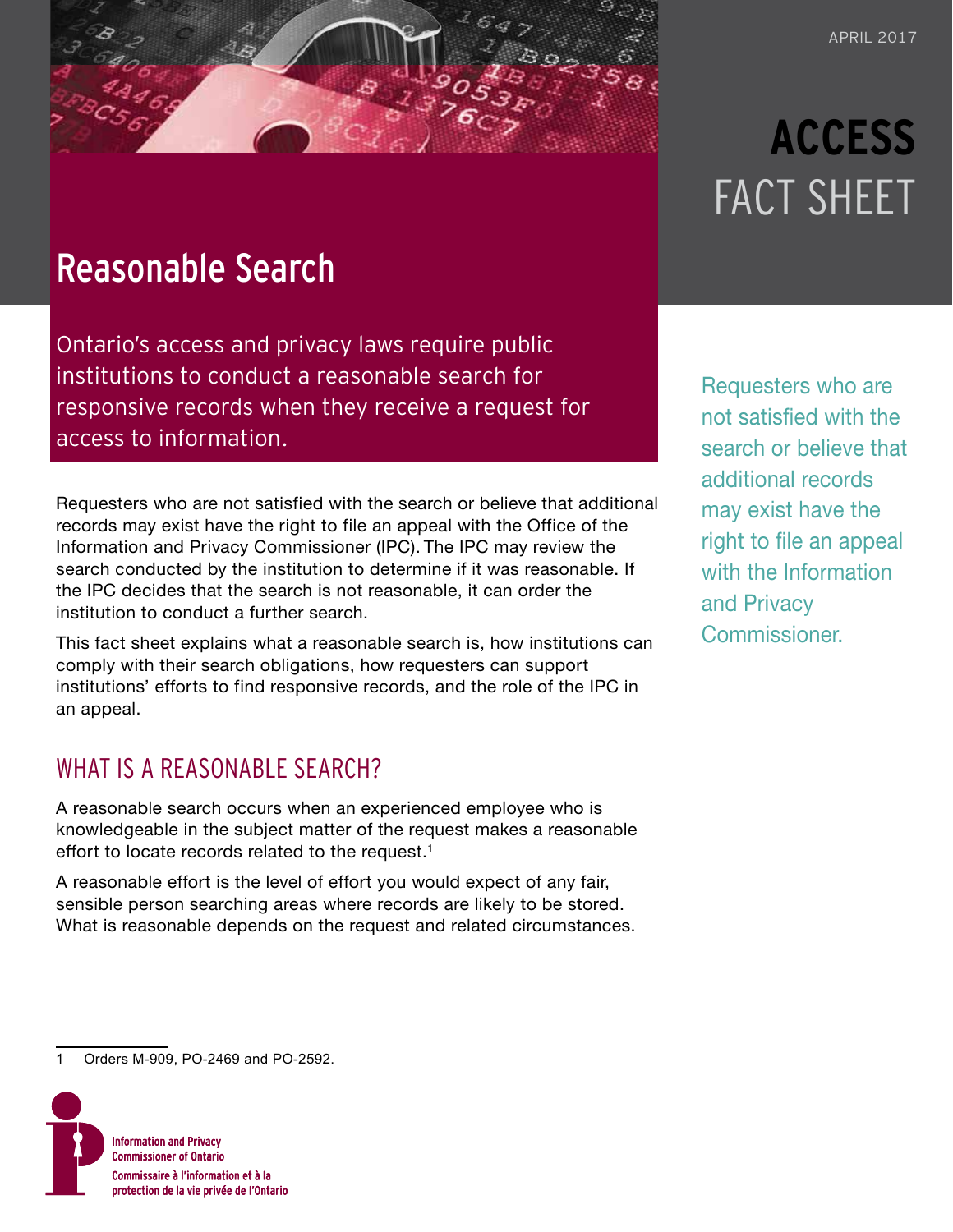## HOW CAN REQUESTERS SUPPORT THE SEARCH FOR RESPONSIVE RECORDS?

To help an institution find records, requesters should consider the following:

#### **1. Ensure that the scope of the request is clear**

Provide as much detail as possible about the records or information that you are requesting. By providing specific details about your request, you can help the institution in its search.

#### **2. Provide additional information, if available**

In some cases, you may know where records are held from your conversations with staff or from any previous access to information requests you have made. If you have information about where records are held, or who may hold them, you should share this information with the institution. This will help to focus the search and ensure that the right records are located.

#### **3. Respond to requests for additional information**

Sometimes institutions need more information about or clarification of a request. Both you and the institution can benefit from working together to better understand the type of information or records that are being requested.

## HOW DO INSTITUTIONS COMPLY WITH THEIR REASONABLE SEARCH OBLIGATIONS?

To meet their obligations to conduct a reasonable search, institutions should consider the following:

#### **1. Do you need to clarify the request?**

The scope of the request will determine the nature of your search. For example, if the request is for a specific email sent on a specific date, it may not be necessary to search your paper records. Contact the requester if you have any questions or require clarification about their request. Institutions are obligated to help requesters reformulate their requests to sufficiently identify the type of records they are seeking.

#### **2. Who is responsible for overseeing the search?**

Assign one person to oversee the search for records. In most cases, this task should be assigned to the freedom of information coordinator or a member of his or her department. If your office does not have a coordinator, select one person to organize and lead the search.

Requesters should be as specific as possible about the records they want when making an access to information request. A clear request with a defined scope will help institutions find the records.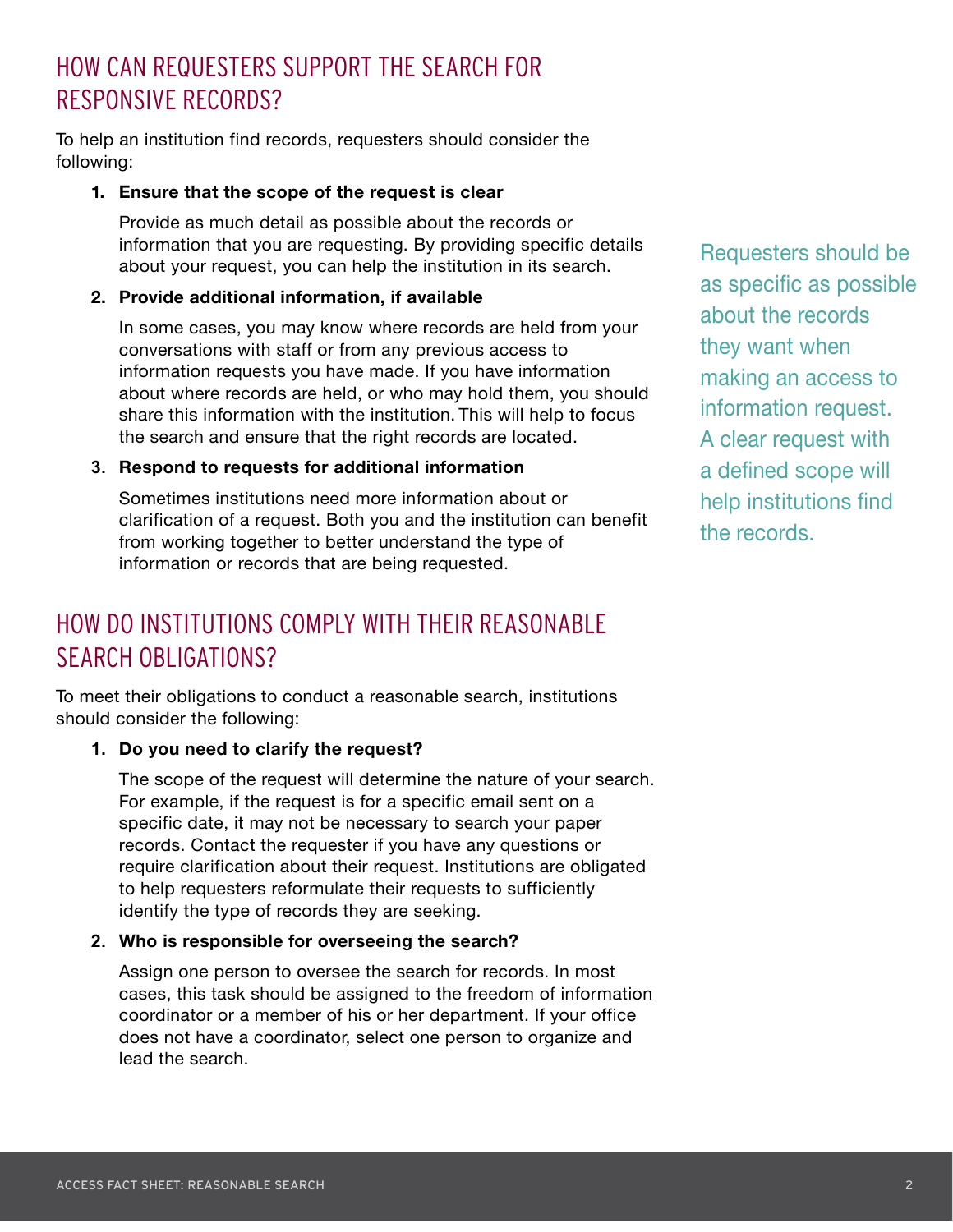#### **3. Have you identified the right people to conduct the search?**

Ensure that staff members who are conducting the search are knowledgeable in the subject matter and in any relevant records storage and filing systems. Provide these staff with any detailed information about the request gathered in step one, including any information needed to ensure a consistent understanding of the scope of the search and the approach to be taken when searching.

#### **4. Do you need to involve any other business areas?**

In some cases, it may be necessary to consult with other relevant business areas or records and information management staff. For example, even with subject matter experts conducting the records search, it may be necessary to involve staff familiar with technical aspects of electronic record systems.

#### **5. Have you reviewed files in all formats?**

Records can exist in any format. Your search should normally include records in paper and electronic formats such as handwritten notes, emails, attachments to emails and instant messages. If staff conduct business with personal email accounts or instant messaging programs, those accounts and programs must be included in your search. In some cases, it may also be necessary to search back-up tapes or other back-up storage media.

#### **6. Have you considered off-site storage and alternative holdings?**

Records may have been moved off-site or stored on hard drives or other storage media that are currently not in use. Consult with business areas and information management and technology support staff to identify any off-site storage and filing systems that may also need to be searched.

#### **7. Have you documented the details of your search?**

In the event of an appeal, institutions are not required to prove with absolute certainty that no additional records exist. However, the institution must provide sufficient evidence to demonstrate that it has made a reasonable effort to identify and locate all of the responsive records within its custody or control. As such institutions should document their search efforts, including the following:

- a. Full understanding of the request
	- i. Did you contact the requester for clarification or to narrow the request?
	- ii. If so, what information was received? Consider keeping summaries of all conversations with the requester to keep track of additional details or commitments.

Institutions should work with requesters to ensure that requests are clearly defined.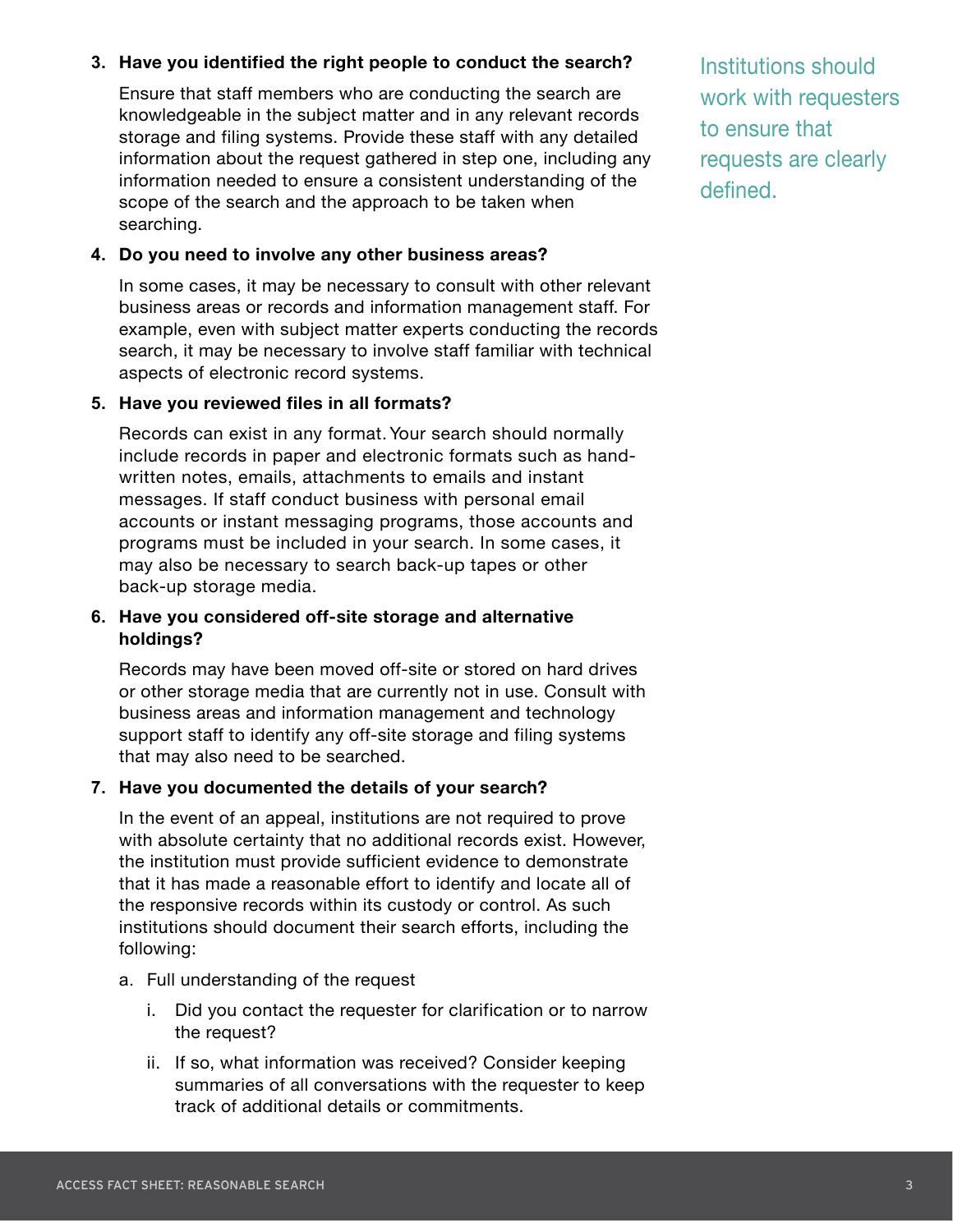- 
- ACCESS FACT SHEET: REASONABLE SEARCH TECHNOLOGY FACT SHEET: PROTECTING AGAINST RANSOMY FACT SHEET: PROTECTING A
- iii. If not, how was the scope of the request defined?
- iv. Did you discuss with the requester how to define the scope of the request? If so, was the requester satisfied with the approach? Document any conversations in which you and the requester agree to changes in the request for the sake of clarity or to narrow the search. This can help avoid disputes in the case of an appeal.
- b. Methods of search
	- i. Who conducted the search? Why was this individual or group of individuals chosen to conduct the search?
	- ii. Who was consulted during the search? What guidance was provided?
	- iii. What was searched? Provide a description of paper and electronic file plans or lay-outs, as well as a list of all devices, accounts or other storage sites searched.
	- iv. How was the search conducted? Provide details such as search terms used, dates when the search was conducted and amount of time spent.
	- v. What types of files were considered?
	- vi. Were any areas or file types intentionally left out of your search? If so, why?
	- vii. What records were found during the search? What issues or concerns were raised during the search?
- c. Destruction of records
	- i. Is it possible that some responsive records were destroyed?
	- ii. If so, why, how and under whose authority? If possible, provide details of your record retention policies and schedules.
- d. Records outside of the institution's custody
	- i. Is it possible that additional records may exist that are not in your custody?
	- ii. If so, who has these records and why?
	- iii. Did you search for these records or request access?

Institutions should document their search efforts and any conversations where they reach an agreement to narrow or clarify a request.